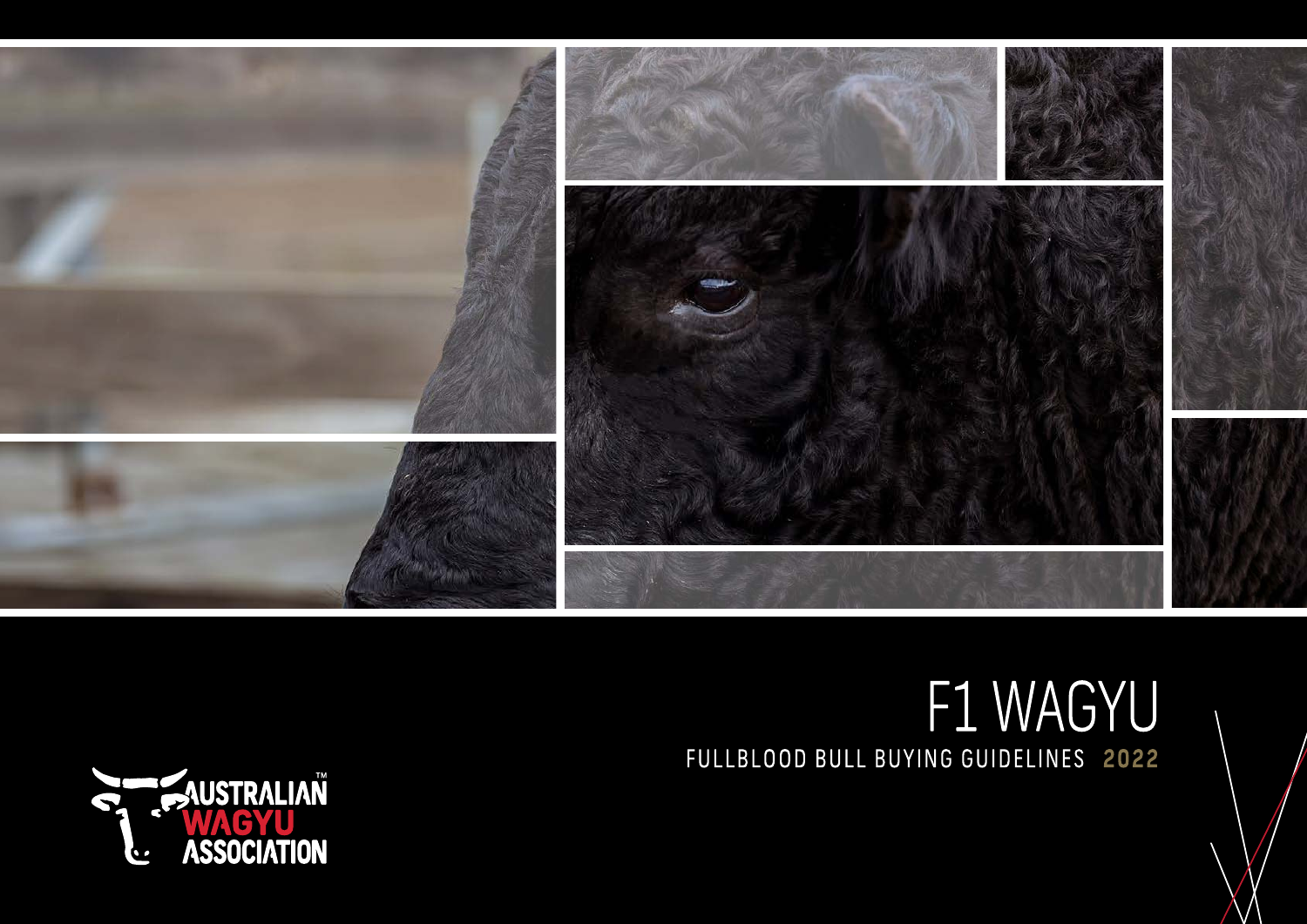

These guidelines are provided as guidelines only, with a specific focus on using Fullblood Wagyu bulls on Angus type females. Other considerations may be important for other breed types such as indicus or dairy crosses. It is important for breeders to ensure that they have discussed their breeding programs for F1 production with their identified supply chain prior to commencing their program.

Suite 6, 146 Marsh Street. Armidale NSW AUSTRALIA 2350

email office@wagyu.org.au phone 0288807700

VERSION : 052022-SC11469

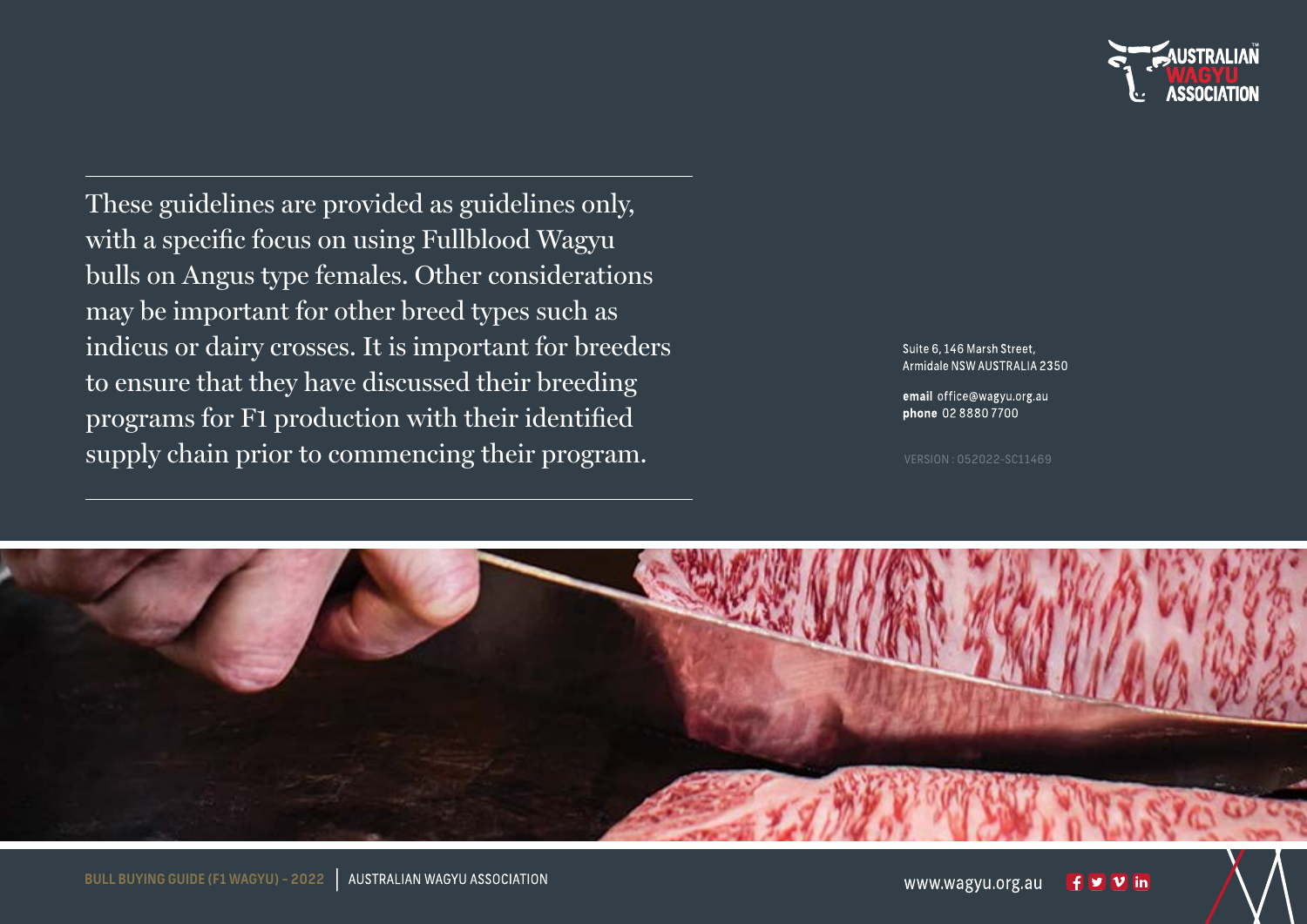

# Using Fullblood Wagyu bulls

The standard for F1 Wagyu production is a registered Fullblood Wagyu bull with high Marble Score EBV over high quality (high IMF%) Angus Females.

Where possible, knowledge of Angus %IMF EBVs is valuable in establishing your female herd for F1 Wagyu production. The following guidelines relate to selection of Fullblood Wagyu sires for use over high quality Angus Female genetics.

## F1 TERMINAL \$INDEX AND MARBLE SCORE EBVs

Unless you already have established relationships with supply chains who have carcase data feedback on your animals, only registered Fullblood Wagyu sires should be used for F1 production. Estimated Breeding Values (EBVs) for Wagyu – Wagyu EBVs – are only available for animals registered with the Australian Wagyu Association (AWA). Using these AWA EBV's, F1 Terminal \$Index values are generated for each sire. The AWA recommends using sires in the top 30% of the breed for F1 production (see Table 1).

**Selecting bulls with high marbling EBVs are of most importance** to selecting Fullblood Wagyu sires for F1 production. Selecting registered Fullblood sires in the top 30% for Marble Score is recommended (see Table 1).

## GENERAL CONSIDERATIONS:

The **primary purpose of Wagyu genetics within a F1 Wagyu x Angus breeding program**, is to maximise the marbling genetic input from the Wagyu sire. It is important to not compromise this marbling by using low marbling quality female lines.

**Fullblood Wagyu carcases average Marble Score 8 (MB8), with long fed Angus typically achieving an average of around MB3.** F1 Wagyu x Angus typically achieve MB5.5 on average, with large variation in Marble Score, usually ranging from MB2 to MB8. Heterosis is not evident for marbling.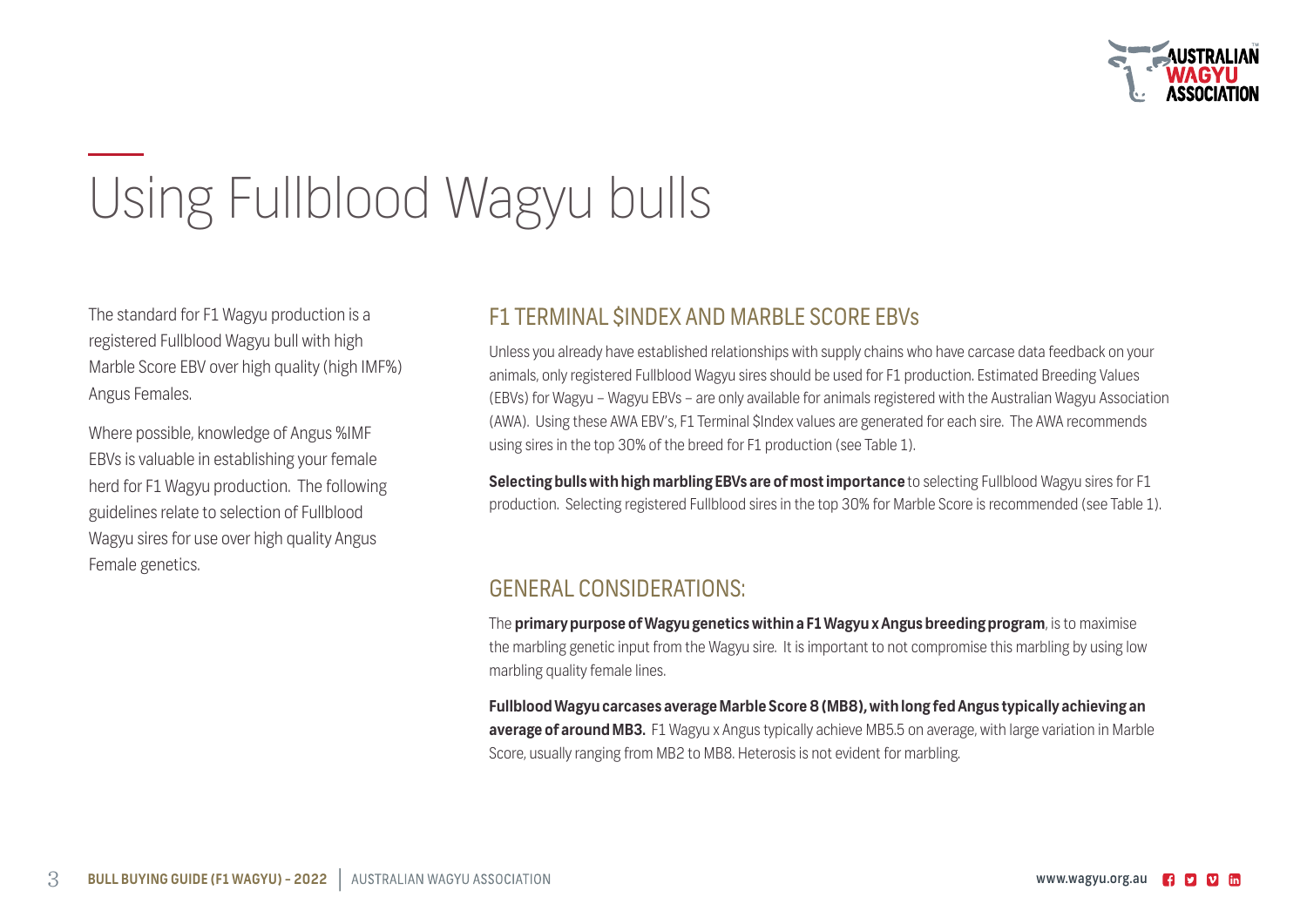

## BIRTHWEIGHT EBV IMPORTANT FOR HEIFER CALVING EASE

**Many F1 breeders use Wagyu sires on Fullblood Angus Heifers for their first calf.** Although Wagyu birth weights tend to be lower than Angus birth weights, birth weight EBVs need to be considered for Fullblood Wagyu bulls used on Angus heifers. The suggested target is < +2 kg. High birth weight Wagyu bulls can result in birth difficulties in Angus heifers. The target of < +2kg for birth weight is related to heifer joinings only and is not important for cow joinings.

## GROWTH RATE AND COW SIZE

#### **Growth rate is not required to be high for F1 sires**.

Too much growth genetics (high growth EBVs) will take too long to finish (cost more to feed) to achieve a high marbling outcome. Typically, Wagyu X Angus will bring hybrid vigour to provide appropriate growth. F1 feeding programs are significantly shorter than Fullblood feeding programs, typically around 350 days of feedlotting F1's.

#### **Large mature cow weight in the Angus dam should be considered as a contributing factor to F1 feeder size and age at maturity.** Selecting dams of large mature cow weight may impact on the age at maturity of the Wagyu F1 progeny and the ability of these progeny to finish to desired carcase specifications during the feedlotting phase.

### F1 PRODUCTION WITH NON-ANGUS FEMALE BREEDS

#### **Other female breeds may have different**

**requirements**. It is important for breeders to ensure that they have discussed their breeding programs for F1 production with their identified supply chain prior to commencing their program.

#### STRUCTURAL CORRECTNESS AND GENERAL BULL SELECTION GUIDELINES

Breeders should consider other general bull selection guidelines for purchasing Wagyu sires. These include:

**Structural soundness: Observe feet and leg** structure and movement. Wagyu sires typically have good longevity and will work for many years. It is recommended that you purchase sires with certificates of soundness.

**Fertility and semen motility:** Ensure testicles are normal and that fertility is guaranteed.

**Accuracy of EBV's:** Select sires with EBV accuracy as high as possible. For example, you can have more confidence in a sire with EBV accuracies of 65% compared to a sire with EBV accuracies of 55%.

**Temperament:** Observe and handle bulls prior to purchase and select bulls with good temperament. Remove sires that show poor temperament or whose progeny show poor temperament.

**Carcase data:** In addition to EBVs for carcase traits, carcase data can be used to demonstrate performance of semen sires where parentage verification can be demonstrated.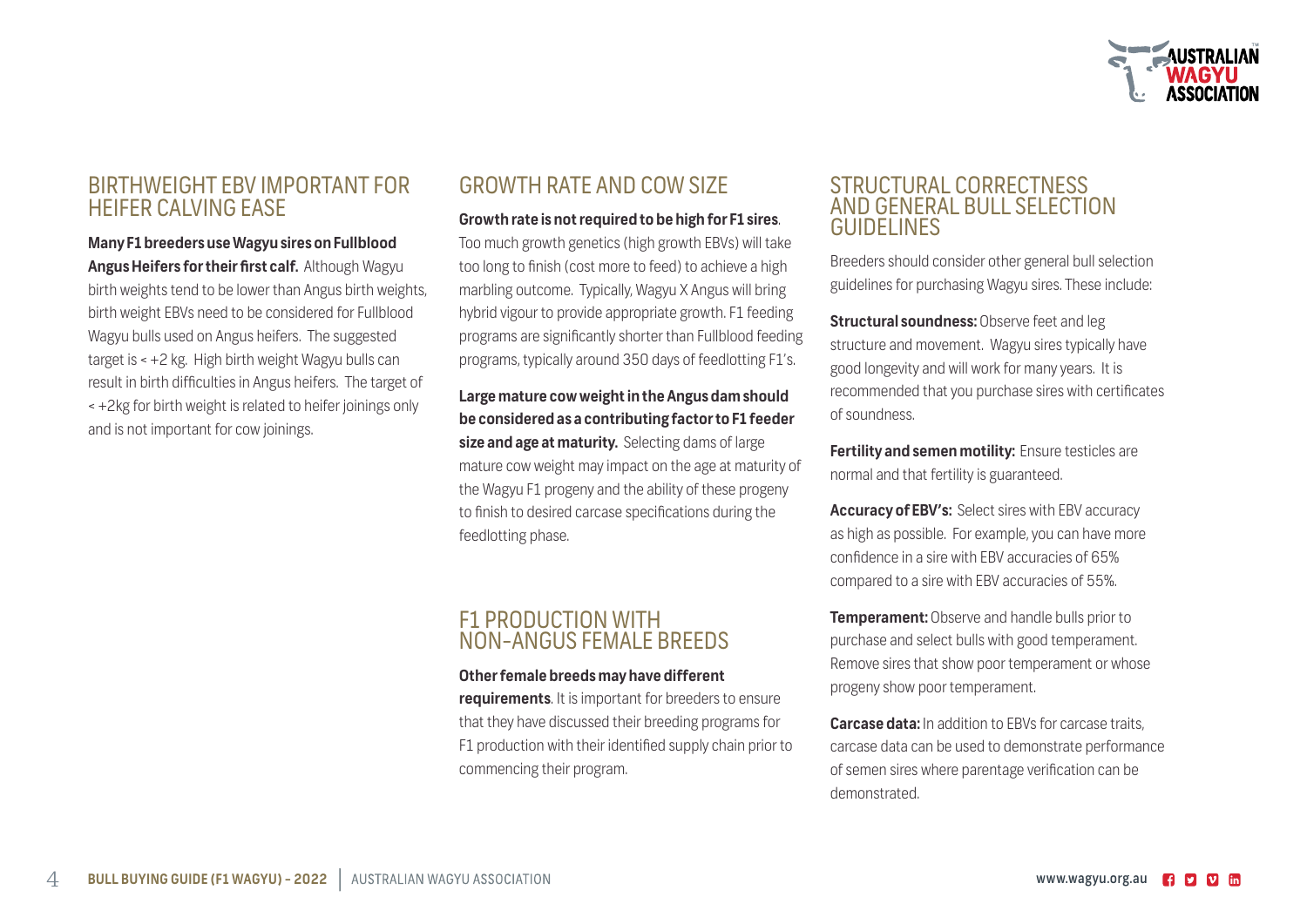

## **TABLE 1**

AWA GUIDELINE FOR FULLBLOOD WAGYU F1 COMMERCIAL BULLS - TARGET AWA BREEDPLAN PERCENTILES

Preferred range in green

Acceptable range in yellow

|                  | GL<br>(days) | <b>BW</b><br>(kg) | 200<br>(kg) | 400<br>(kg) | 600<br>(kg) | <b>MCW</b><br>(kg)                             | <b>MILK</b><br>(kg) | SS<br>(cm) | <b>CWt</b><br>(kg) | <b>EMA</b><br>(sq.cm) | <b>RUMP</b><br>(mm) | <b>RBY</b><br>$(\% )$ | <b>MS</b> | МF<br>$(\%)$ | <b>WBI</b><br>$(\dot{\mathsf{S}})$ | <b>SRI</b><br>(5) | FTI.<br>(5) | F11<br>(5) |
|------------------|--------------|-------------------|-------------|-------------|-------------|------------------------------------------------|---------------------|------------|--------------------|-----------------------|---------------------|-----------------------|-----------|--------------|------------------------------------|-------------------|-------------|------------|
| <b>TOP 1%</b>    | $-2.8$       | $-2.9$            | $+34$       | $+52$       | $+70$       | $+74$                                          | $+8$                | $+2$       | $+57$              | $+7.4$                | $+4.2$              | $+1.7$                | $+2.6$    | $+0.41$      | $+279$                             | $+276$            | $+240$      | $+226$     |
| <b>TOP 5%</b>    | $-1.9$       | $-1.7$            | $+24$       | $+40$       | $+55$       | $+57$                                          | $+6$                | $+1.2$     | $+44$              | $+5.7$                | $+3$                | $+1.2$                | $+2.1$    | $+0.33$      | $+240$                             | $+238$            | $+204$      | $+191$     |
| <b>TOP 10%</b>   | $-1.5$       | $-1.1$            | $+21$       | $+34$       | $+47$       | $+48$                                          | $+5$                | $+0.8$     | $+38$              | $+4.7$                | $+2.3$              | $+1$                  | $+1.9$    | $+0.3$       | $+220$                             | $+217$            | $+184$      | $+173$     |
| <b>TOP 15%</b>   | $-1.2$       | $-0.7$            | $+18$       | $+30$       | $+41$       | $+43$                                          | $+4$                | $+0.6$     | $+33$              | $+4.2$                | $+1.8$              | $+0.8$                | $+1.7$    | $+0.27$      | $+205$                             | $+203$            | $+172$      | $+160$     |
| <b>TOP 20%</b>   | $-1$         | $-0.4$            | $+16$       | $+27$       | $+37$       | $+38$                                          | $+3$                | $+0.4$     | $+30$              | $+3.7$                | $+1.5$              | $+0.7$                | $+1.5$    | $+0.25$      | $+194$                             | $+192$            | $+163$      | $+151$     |
| <b>TOP 25%</b>   | $-0.8$       | $-0.1$            | $+15$       | $+25$       | $+34$       | $+35$                                          | $+2$                | $+0.3$     | $+27$              | $+3.3$                | $+1.2$              | $+0.6$                | $+1.4$    | $+0.23$      | $+184$                             | $+183$            | $+154$      | $+143$     |
| <b>TOP 30%</b>   | $-0.6$       | $+0.1$            | $+14$       | $+23$       | $+31$       | $+31$                                          | $+2$                | $+0.1$     | $+24$              | $+2.9$                | $+0.9$              | $+0.5$                | $+1.3$    | $+0.21$      | $+176$                             | $+174$            | $+147$      | $+136$     |
| <b>TOP 35%</b>   | $-0.4$       | $+0.3$            | $+13$       | $+21$       | $+28$       | $+28$                                          | $+2$                | $\rm ^+O$  | $+22$              | $+2.6$                | $+0.7$              | $+0.4$                | $+1.2$    | $+0.2$       | $+168$                             | $+167$            | $+140$      | $+130$     |
| <b>TOP 40%</b>   | $-0.3$       | $+0.5$            | $+11$       | $+19$       | $+25$       | $+25$                                          | $+1$                | $-0.1$     | $+20$              | $+2.3$                | $+0.4$              | $+0.3$                | $+1.1$    | $+0.19$      | $+161$                             | $+160$            | $+134$      | $+124$     |
| <b>TOP 45%</b>   | $-0.2$       | $+0.8$            | $+10$       | $+17$       | $+23$       | $+23$                                          | $+1$                | $-0.2$     | $+18$              | $+2$                  | $+0.2$              | $+0.2$                | $+1$      | $+0.17$      | $+154$                             | $+153$            | $+129$      | $+118$     |
| <b>TOP 50%</b>   | $-0.1$       | $+1$              | $+9$        | $+16$       | $+21$       | $+20$                                          | $+0$                | $-0.3$     | $+15$              | $+1.7$                | $+0$                | $+0.1$                | $+1$      | $+0.16$      | $+148$                             | $+147$            | $+124$      | $+113$     |
| <b>TOP 55%</b>   | $+0.1$       | $+1.2$            | $+8$        | $+14$       | $+18$       | $+18$                                          | $+0$                | $-0.4$     | $+13$              | $+1.4$                | $-0.3$              | $+0$                  | $+0.9$    | $+0.15$      | $+141$                             | $+141$            | $+118$      | $+108$     |
| <b>TOP 60%</b>   | $+0.2$       | $+1.4$            | $+7$        | $+13$       | $+16$       | $+15$                                          | $-1$                | $-0.5$     | $+11$              | $+1.1$                | $-0.5$              | $-0.1$                | $+0.8$    | $+0.14$      | $+135$                             | $+135$            | $+113$      | $+103$     |
| <b>TOP 65%</b>   | $+0.3$       | $+1.6$            | $+6$        | $+11$       | $+14$       | $+13$                                          | $-1$                | $-0.6$     | $+9$               | $+0.8$                | $-0.7$              | $-0.2$                | $+0.7$    | $+0.12$      | $+129$                             | $+129$            | $+108$      | $+97$      |
| <b>TOP 70%</b>   | $+0.4$       | $+1.8$            | $+5$        | $+9$        | $+11$       | $+10$                                          | $-2$                | $-0.7$     | $+7$               | $+0.5$                | $-1$                | $-0.3$                | $+0.6$    | $+0.11$      | $+122$                             | $+123$            | $+102$      | $+91$      |
| <b>TOP 75%</b>   | $+0.6$       | $+2.1$            | $+4$        | $+7$        | $+8$        | $+7$                                           | $-2$                | $-0.8$     | $+5$               | $+0.2$                | $-1.3$              | $-0.4$                | $+0.5$    | $+0.09$      | $+115$                             | $+115$            | $+97$       | $+85$      |
| <b>TOP 80%</b>   | $+0.7$       | $+2.4$            | $+3$        | $+5$        | $+6$        | $+4$                                           | $-3$                | $-0.9$     | $+2$               | $-0.2$                | $-1.6$              | $-0.5$                | $+0.4$    | $+0.08$      | $+107$                             | $+107$            | $+89$       | $+78$      |
| <b>TOP 85%</b>   | $+0.9$       | $+2.8$            | $+1$        | $+3$        | $+2$        | $\mathord{\text{\rm -}}\mathord{\text{\rm -}}$ | $-3$                | $-1.1$     | $-1$               | $-0.7$                | $-2$                | $-0.6$                | $+0.3$    | $+0.06$      | $+97$                              | $+98$             | $+81$       | $+70$      |
| <b>TOP 90%</b>   | $+1.2$       | $+3.3$            | -1          | $-1$        | $-3$        | -5                                             | -4                  | $-1.3$     | $-5$               | $-1.3$                | $-2.5$              | $-0.8$                | $+0.1$    | $+0.03$      | $+85$                              | $+87$             | $+71$       | $+60$      |
| <b>TOP 95%</b>   | $+1.5$       | $+4$              | -4          | $-5$        | $-10$       | $-13$                                          | $-5$                | $-1.5$     | $-11$              | $-2.3$                | $-3.1$              | $-1$                  | $-0.1$    | $-0.01$      | $+65$                              | $+69$             | $+56$       | $+44$      |
| <b>TOP 99%</b>   | $+2.3$       | $+5.4$            | -9          | $-15$       | $-22$       | $-28$                                          | $-8$                | $-2$       | $-22$              | $-3.8$                | $-4.3$              | $-1.5$                | $-0.6$    | $-0.1$       | $+30$                              | $+34$             | $+26$       | $+14$      |
| <b>Low Value</b> | $+4.1$       | $+14.9$           | $-24$       | $-38$       | $-63$       | $-61$                                          | $-12$               | $-3.2$     | $-49$              | $-7.6$                | $-7.6$              | $-2.5$                | $-1.6$    | $-0.28$      | $-69$                              | $-48$             | $-47$       | $-63$      |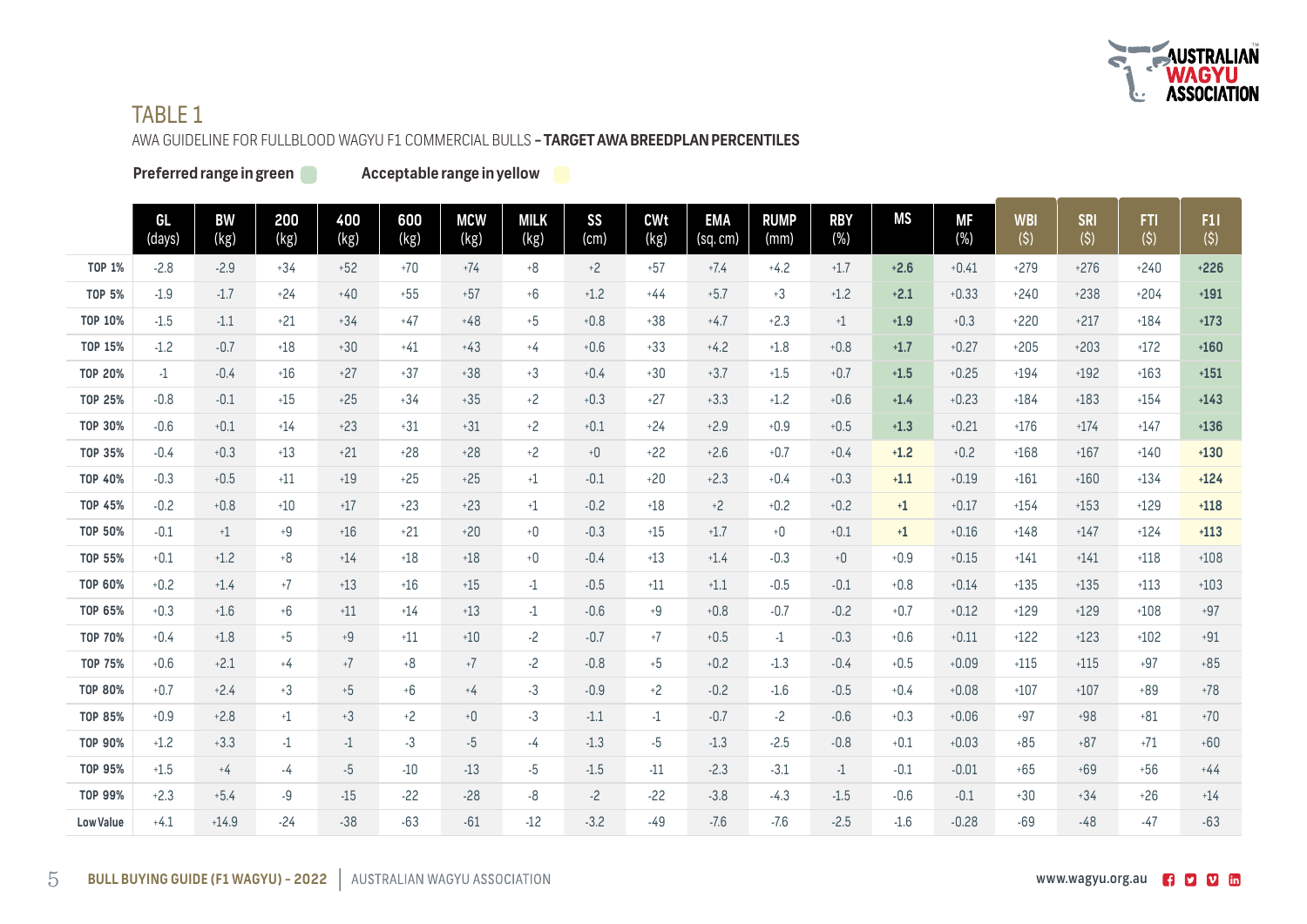

## Important notice

It is very important that you appreciate when viewing the AWA database that the information contained on the AWA database, including but not limited to pedigree, DNA information, Estimated Breeding Values (EBVs) and Index values, is based on data supplied by members and/or third parties. Whilst every effort is made to ensure the accuracy of the information reported through AWA, AWA officers and employees assume no responsibility for its content, use or interpretation. AWA disclaims all liability (including without limitation, liability in negligence) for all expenses, losses, damages and costs you may incur as a result of the use by you of the data on this AWA database and the information supplied by ABRI and AGBU being inaccurate or incomplete in any way for any reason.

Regarding EBVs and Index values, it is very important to appreciate, and you need to be aware that:

- » EBVs are derived using Wagyu Single-Step BREEDPLAN technology developed independently by the Animal Genetics and Breeding Unit (AGBU), using the information contained within the AWA database.
- » AGBU is a joint venture of NSW Department of Primary Industries and the University of New England, which receives funding for this purpose from Meat and Livestock Australia Limited.
- » AWA relies solely on advice provided by AGBU and ABRI in accepting Wagyu Single-Step BREEDPLAN software.
- » EBVs published in Wagyu Single-Step BREEDPLAN are estimates of genetic potential of individual animals and may not reflect the raw animal phenotype.
- » EBVs can only be directly compared to other EBVs calculated in the same monthly Wagyu Group BREEDPLAN analysis.

Regarding pedigree and DNA testing results submitted to the AWA, it is very important to appreciate, and you need to be aware that:

- » Pedigree and DNA data submitted and supplied to AWA may have errors in it which cannot be detected without further DNA testing.
- » Technology may have advanced since a particular test was undertaken so that previous inaccuracies which were not detectable are now able to be detected by current testing technology.
- » AWA estimates that less than 1% of the pedigree entries, ownership or breeding details in the AWA Herdbook may have errors or which may be misleading. For this reason, users ought to consider if they need to obtain independent testing of the relevant animal (if possible) to ensure that the data is accurate.

Regarding prefectural content, it is very important to appreciate, and you need to be aware that:

- » Prefectural content is based on the estimation of prefectural origin from Japanese breeding records of 201 foundation sires and 168 foundation dams. As genotype-based parent verification is not used in Japan, and full Japanese registration certificates are not available for all foundation animals, exact prefectural composition for these sires and dams cannot be validated.
- » The calculation of prefectural content for Australian Herdbook animals relies on the accuracy of pedigree records and DNA samples provided by AWA members.
- » The reporting of prefectural content for animals within the AWA Herdbook relies on the calculation provided by ABRI.

If you consider that you do not understand or appreciate the nature and extent of the data provided or the EBVs of a particular animal, then AWA strongly recommends that you seek independent expert advice.